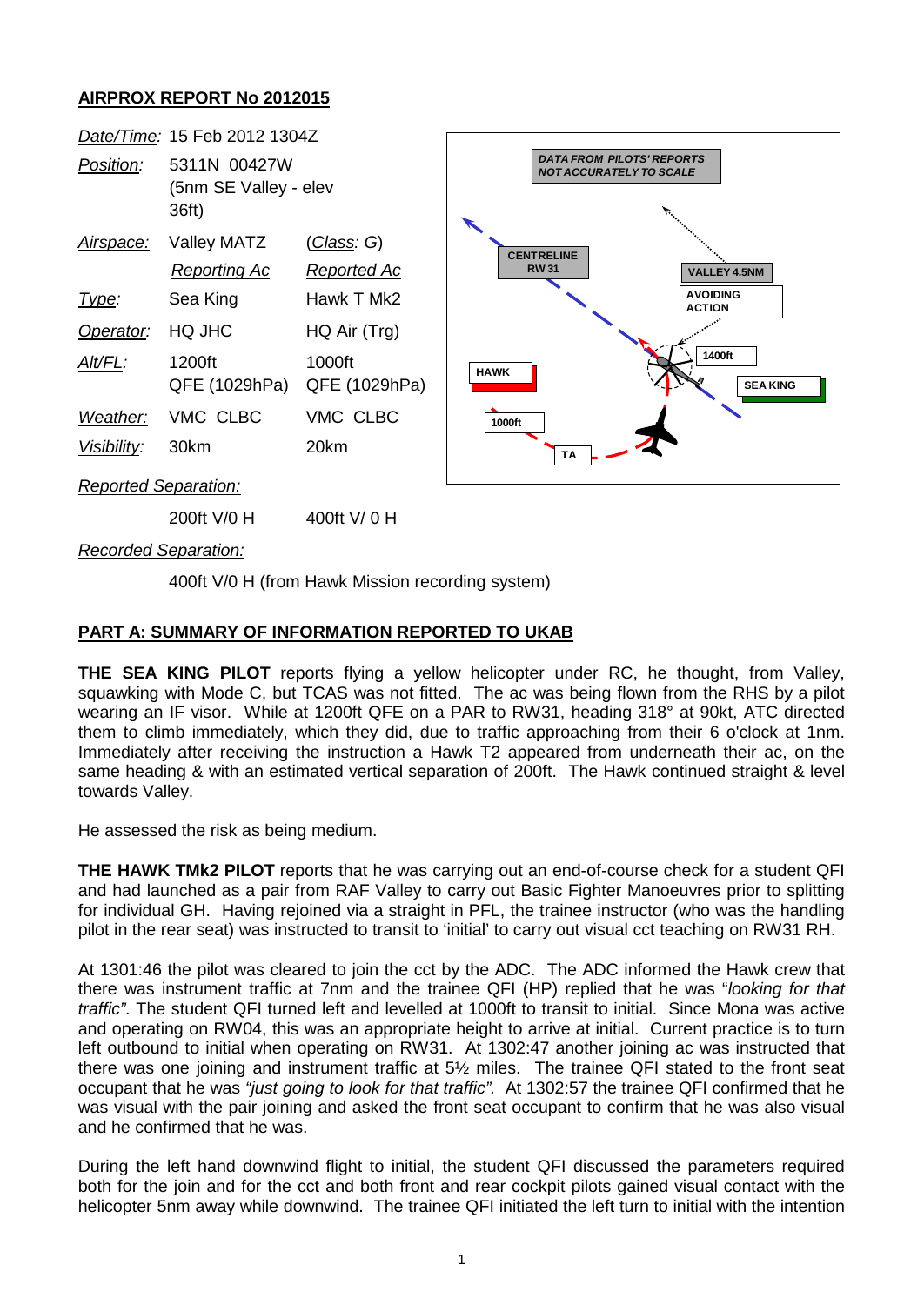of passing below and laterally displaced to the right of the instrument traffic. At 1303:39 the TCAS, which was selected to TA, gave a 'Traffic, Traffic' alert to indicate that there was potentially conflicting traffic at 2nm. Without adjustment to the flight profile while heading 310° at 350kt, the front and rear seat occupants both confirmed that they were visual with the helicopter. TCAS indicated the traffic to be 500ft above, confirming their agreed visual assessment. At 1303:57 the rear seat handling pilot confirmed his intention to 'stay below him', both pilots confirming again that they were 'visual'.

At 1304:08 the trainee QFI called 'initials' and he was informed again by the ADC that there was instrument traffic at 4nm, to which he replied that he was 'visual'. The trainee QFI's visual assessment of a 500ft separation was approximately correct and the TCAS showed 400ft vertical separation as the Hawk transited below the helicopter.

During the de-brief it was stated that whilst vertical separation alone is safe, more lateral separation would have been preferable to ensure there was no misunderstanding of the Hawk's intentions or flightpath from ATC or by the helicopter crew.

They assessed the risk as low.

This report of events is taken from the Hawk TMk2 mission replay facility, which allows precise and complete review of the entire sortie, displaying HUD imagery, audio (from both cockpits and externally) as well as GPS position, TCAS and all front and rear cockpit multi function displays. The sortie record has been retained and is available for review.

**THE VALLEY TALKDOWN CONTROLLER** reports that he was the Talkdown controller for the PAR of a Sea King. Around 4 miles he saw an ac return appear on both azimuth and glidepath, in the Sea King's 9 o'clock turning towards the centreline. The speed of the return, heading and height, was sufficient for him to assess there was a risk of collision and he therefore initiated an avoiding action instruction to climb with TI. Following the climb the Sea King captain reported visual with the ac passing directly underneath and that he was to file an Airprox report. Once the confliction had been resolved he continued the talkdown without further issue.

**THE VALLEY ATC SUPERVISOR** reports that his comments are were written after analysis of the tape transcripts of the ADC and PAR frequencies and from speaking to the controllers involved.

The Sea King pilot reported that an Airprox occurred with a Hawk TMk2 while a Hawk TMk1 formation was also joining the cct.

[UKAB Note (1): Points covered in the BM SM report have been edited for brevity.]

At 1303:59 PAR issued an avoiding action climb to the Sea King due to an ac believed to be on a collision course; this would appear to have been the Hawk TMk2 re-joining through initials. The Airprox appears to occur between 1303:59 (the avoiding action) and 1304:06 (Sea King pilot stating that the ac had under-flown him). The avoiding action instruction is, *"climb to height 1000ft";* at this range from touchdown on PAR (4nm ish) the ac would have been at around 1200ft on a 3° glidepath, so it would not be possible to achieve this avoiding action; however, the instruction to climb was very clear and this error did not in contribute to the Airprox. The Sea King pilot does not address this issue in his report, stating that an avoiding action climb was given and he infers that he was underflown immediately after the climb was given.

The actions of the PAR controller, height error accepted, are consistent with the normal actions expected when a controller assesses a collision risk on PAR. PAR lateral coverage is limited at 4nm from touchdown and any fast-jet ac positioning from the visual cct to initials will appear very late and very fast on the PAR screen. Given that the controller must assess rate of closure, heading, and height, it is not surprising that the avoiding action was a last-minute measure. But again, the avoiding action offered is not a contributory factor. It is assessed that ATC carried out the correct actions and ensured that all ac were made aware of the locations and intentions of all other ac; this is supported by the tape transcripts.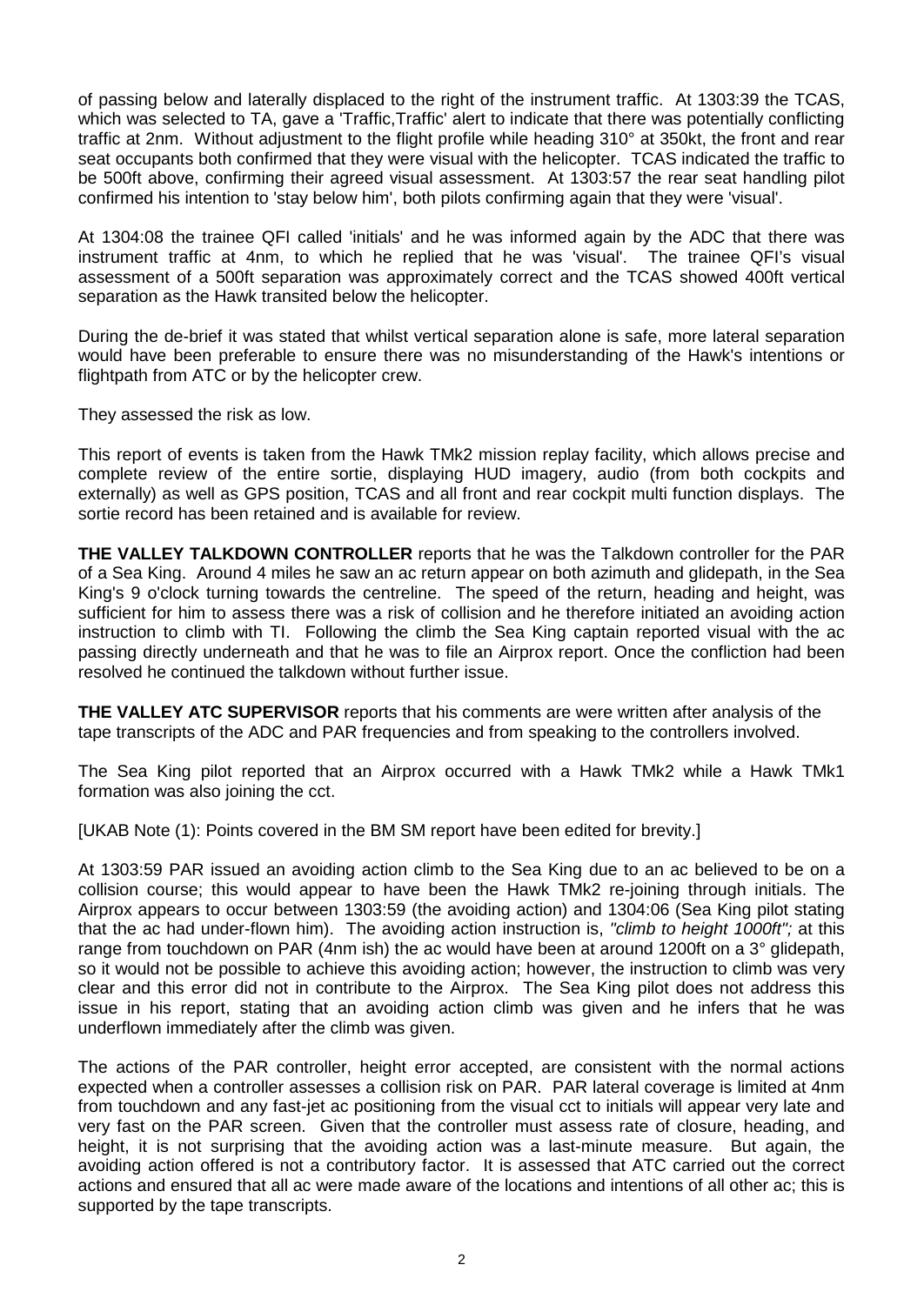This Airprox appears to have been caused when the Hawk TMk2 underflew the Sea King which was conducting a PAR. The Hawk had been informed about rotary instrument traffic both directly by the ADC and again by hearing the information being passed to the Hawk formation on the same frequency. It is the responsibility of ac joining through initials to avoid PAR traffic by a safe margin; ATC assist in this process by passing TI on instrument traffic - this was done in this case.

**BM SAFETY MANAGEMENT** reports that this Airprox occurred between a Sea King operating IFR conducting a PAR GCA in receipt of a TS from Valley Talkdown (TD) and a Hawk TMk2 operating VFR in the visual cct area at Valley.

Given the range of RAF Valley from NATS radar heads and the height at which the Airprox occurred, no radar replay was available to inform the investigation.

The ADC reported his workload was medium, with low task difficulty. TD reported their workload as medium to low, with average task complexity. The incident sequence commenced at 1300:52, with Valley operating to RW31 RH, as the ADC made the '8-mile' broadcast on the TWR freq. At this point, the Hawk TMk2 was ahead of the Sea King conducting a straight-in PFL, monitored on SRE.

At 1301:44 the Hawk called TWR to join, stating that they were, "*turning left downwind to initials*." The ADC instructed the Hawk to, "*join runway three-one right hand, Q-F-E one-zero-two-nine, circuit clear, there is rotary instrument traffic* (the Sea King) *at seven miles*." The Hawk replied that they were, "*looking for that traffic*." The Initial Point for RW31 RH is 4nm from the aerodrome on the extended centreline.

At 1301:58, the ADC broadcast on the radar clearance line to TD, "*one out over the bay to initials*" referring to the incident Hawk routeing to initials. Immediately, TD re-broadcast on the radar clearance line and on freq to the Sea King, "*one wide downwind to initials*". Following Airprox 2011123 at RAF Valley, the FOB was amended so that turns out from the visual cct for initials were to be conducted on the deadside; therefore, the Hawk would not have flown, "*wide downwind to initials"* as stated by TD but, *"out over the bay*" as stated by the ADC.

At 1302:14, TD informed the Sea King of an unrelated pair of Hawks [TMk1s] joining for a visual recovery "*passing down your left hand side, visual with yourself*." At 1302:45 this unrelated formation called TWR, were given clearance to join and informed of the, *"one joining* (the reported Hawk), *rotary instrument traffic at five and a half miles*." The unrelated formation reported visual with both the reported Hawk (TMk2) and the Sea King. Simultaneously, TD passed TI to the Sea King on the unrelated formation as, "*traffic left nine o'clock, two miles, indicating slightly below*."

At 1303:48 the unrelated formation reported initials and the ADC re-stated the position of the Sea King and passed the surface wind. At 1303:59, 5sec after the Sea King passed through 4.5nm from touchdown, TD issued avoiding action to the Sea King, instructing them to, "*climb to height one thousand feet immediately, traffic was six o'clock, one mile*." The Sea King replied, "*it's okay, visual, he went underneath us*". Simultaneously, the Hawk had called initials on the TWR freq and was advised that there was, "*one deadside, instrument traffic four miles, wind three-two-zero twelve knots*." This was acknowledged by the Hawk, reporting that they were, "*visual with that traffic*." The Hawk crew has subsequently reported that they were visual throughout the incident sequence and under-flew the Sea King, assessing that the 500ft vertical separation was sufficient. With hindsight, during the de-brief, the Hawk crew acknowledged that "whilst vertical separation alone is safe, more lateral separation would have been preferable to ensure that there was no misunderstanding of their intentions".

The MMATM Chapter 29 Para 23 states:

"Provided that the aircraft return and Data Block can be clearly seen, lower range scales can be selected as soon as the aircraft reaches the relevant range from touchdown (i.e. …at 5 nm, the 5 nm range can be selected). If the PAR controller observes another radar contact, whose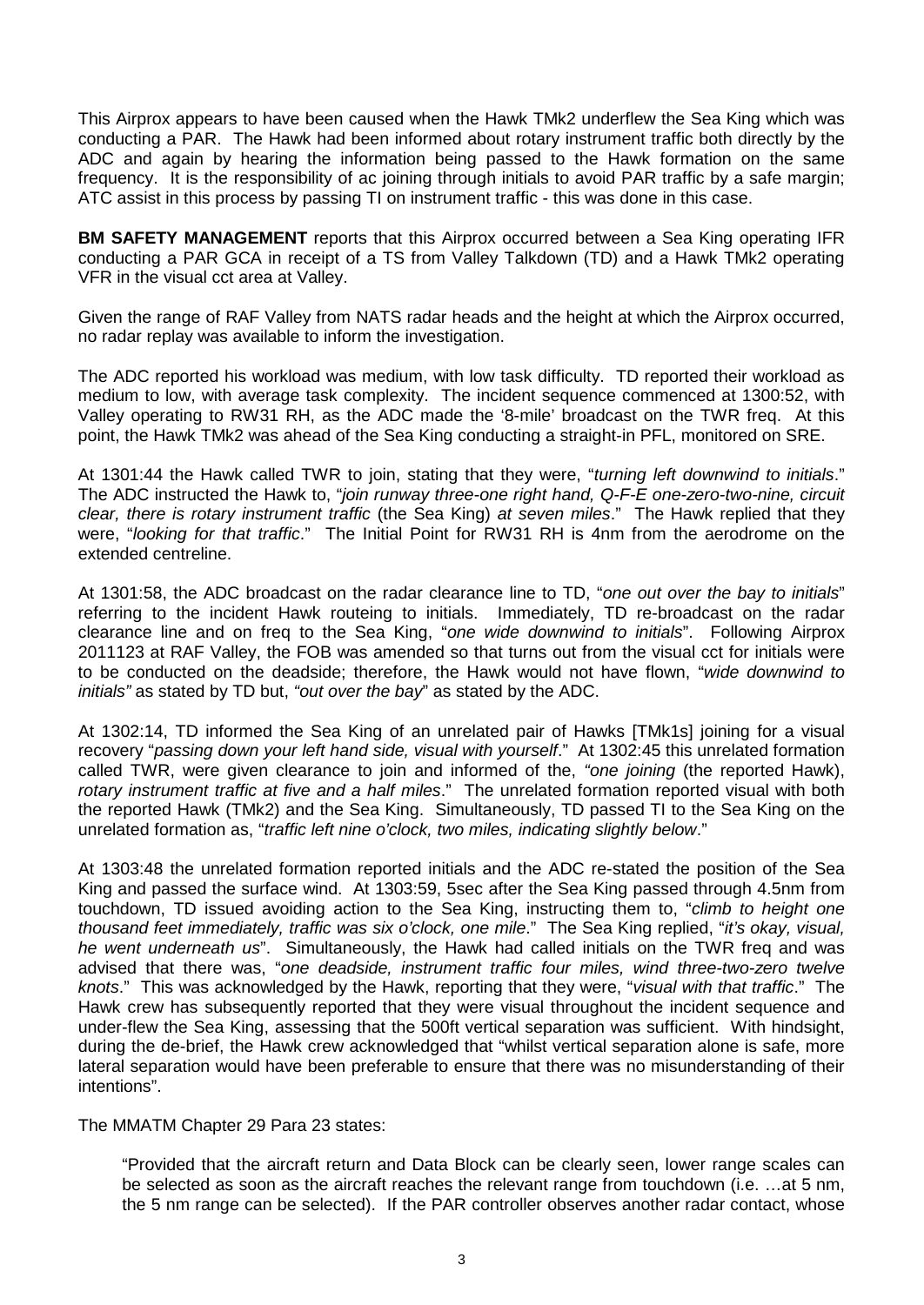position and/or track is likely to affect the PAR close to the point where the range would normally be reduced, then the range change **should** be delayed until the controller is satisfied that he can monitor the situation on the lower range setting."

Aircrew human factors appear to have been the causal factor in this Airprox event; however, some of the ATM aspects do warrant further analysis. In terms of the ADC's actions, BM SM contends that, the TI given to the Hawk on its initial join and TI given on the freq to the unrelated Hawk formation, sufficient information was provided to the Hawk on the Sea King. Further specific TI would have been nugatory and would arguably not have changed the Hawk's flight profile and thus the incident outcome.

In terms of TD's broadcast to the Sea King referring to the Hawk routeing to initials, it is possible that this created an incorrect mental image of the situation for the Sea King crew. However, given that they were flying a GCA and that TD could not have affected the Hawk's flight profile, this would not have affected the outcome of the occurrence and, therefore, is neither causal nor contributory.

In terms of TD's actions, and as SATCO Valley has pointed out, given the 5nm range scale at which they were operating the PAR, TD was faced with having to make a rapid assessment of the rate of closure, heading and height of the 2 ac. It is to TD's credit that the assessment of the requirement for avoiding action and the principle of issuing a climb for avoiding action was sound; however, given that the Sea King was approaching 1200ft QFE at the time, the instruction could have been interpreted as either a descent to 1000ft QFE, or an immediate climb. In the event, the Sea King crew did not have time to action TD's instruction and the instruction was not a factor in this incident. However, this incident is a reminder to all PAR controllers to maintain situational awareness of where their ac are in 3 dimensions and to consider what their actions might be at any stage in a GCA when faced with similar circumstances.

BM SM will highlight the findings of this investigation to all military ATCOs.

**HQ AIR (TRG)** comments that the Hawk crew flew sufficiently close to the Sea King to cause them and the controller concern. Whilst it was not noted in their report, the Hawk crew complied with the requirement to route through initials (left of centreline) but observed the Sea King further to their left. Their options were then to err closer to the centreline and the liveside or to route further to the left. The first option would reduce separation from cct traffic and both options would have resulted in the Hawk crossing the PAR controller's display. The offset of the PAR approach might also be considered to be contributory. In the event, the Hawk crew were visual with the Sea King throughout and there was no risk of collision. The fact that they were visual was not communicated in a timely enough fashion to the PAR controller and the Sea King crew to allay their eventual concern. However, the situation was made more likely by the potential conflict in approach directions between the PAR and the visual initial point. Whilst there is also no generally accepted principle regarding visual joiners avoiding instrument traffic by deconflicting laterally to the deadside, doing so at an early stage in this case would have prevented the underflight and the resultant concern.

## **PART B: SUMMARY OF THE BOARD'S DISCUSSIONS**

Information available included reports from the pilots of both ac, transcripts of the relevant RT frequencies, reports from the air traffic controllers involved and reports from the appropriate ATC and operating authorities.

There was some discussion regarding the alignment of the RW31 PAR and the position of the IP. It was established that the PAR is not offset [formally], although a pilot with local knowledge opined that traffic that indicates on the C/L to the PAR controller is often slightly left of the C/L. Further, the RAF Valley FOB promulgates the IP for RW 31 as being at a point 3.8nm (from touchdown) on the C/L (Bearing 130.24°T). Further it states: